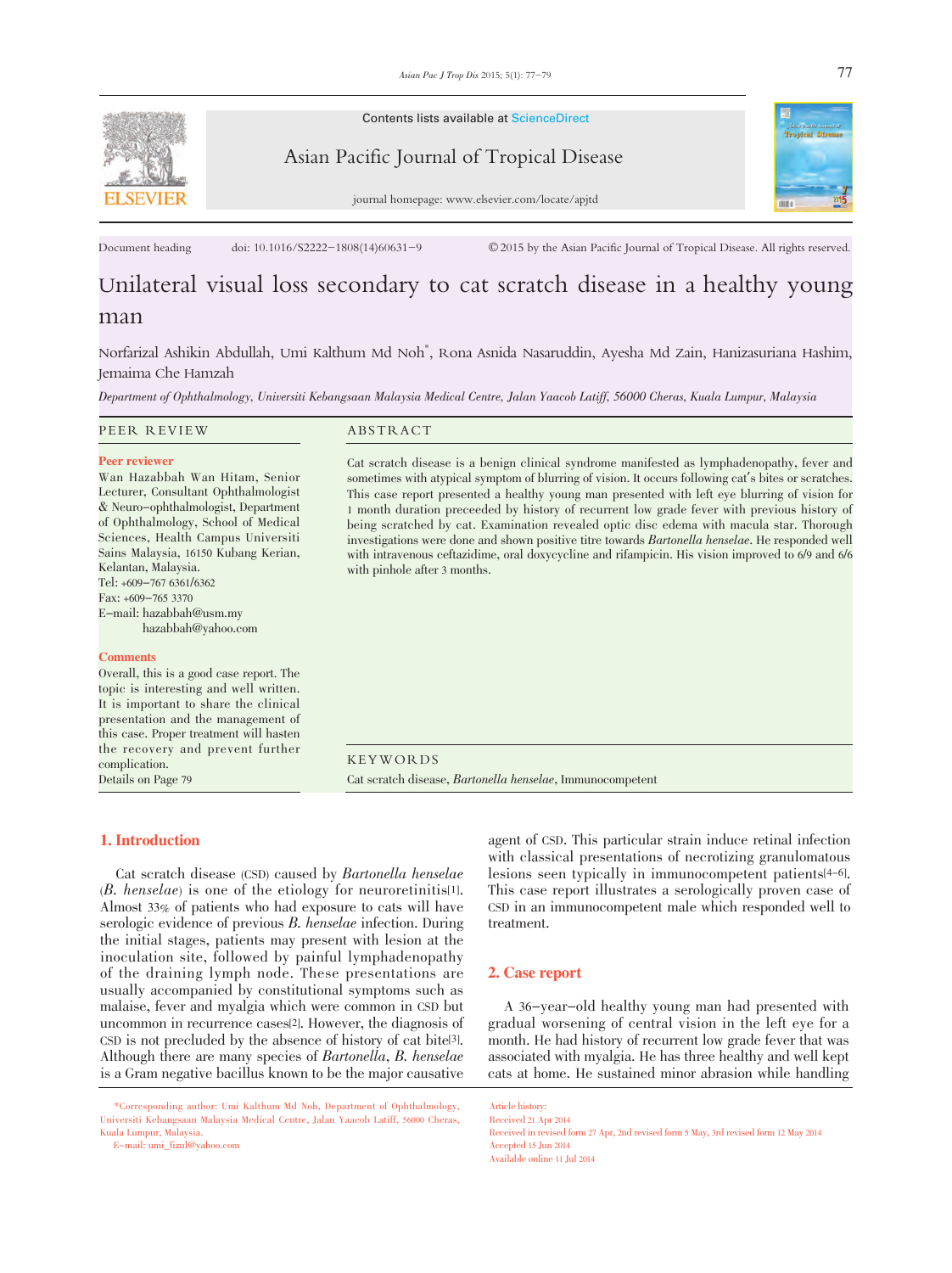them. On examination, his visual acuity was 6/24 improved to 6/9 with pinhole in the right eye and hand movement in the left. Visual field test revealed left eye central scotoma. The left relative afferent pupillary defect was present. Result of anterior segment examination was quiet. The left eye fundus examination revealed presence of generalised hyperaemia and swelling of the optic disc with area of pre-retinal hemorrhage superior to the optic disc (Figure 1). There was presence of macula star with surrounding edematous area. Peripheral retina showed multiple choroiditis with subhyaloid hemorrhage at the inferotemporal arcade. There was no vasculitis or retinitis. The right anterior segment and fundus were normal. Result of systemic examination was unremarkable.



Figure 1. Presence of hyperaemic and swollen optic disc with pre-retinal haemorrhage. Macular star was apparent, with visible choroiditis.

 Indocyanine green revealed hyperfluorescence areas during choroidal filling phase followed by hypofluorescence during later stage, with evidence of generalised choroiditis (Figure 2). There was no retinal vasculitis. Optical coherent tomography showed significant macula edema with subretinal fluid accumulation (Figure 3). Full blood count was normal. Erythrocyte sedimentation rate was raised to 93 mm/h. Screening for tuberculosis was negative. Both immunoglobulin G (IgG) and immunoglobulin M (IgM) serology for B. henselae were raised (IgG 1:512 and IgM 1:96). The diagnosis of left neuroretinitis secondary to B. henselae was made.



Figure 2. Indocyanine green shows multiple hypopigmented areas of choroiditis and fluorescence of macular oedema.



Figure 3. Optical coherent tomography showed significant macula edema with subretinal fluid accumulation.

 Patient was treated with intravenous ceftazidime 1 g three times daily for 1 week followed by oral rifampicin 300 mg once daily and oral doxycycline 100 mg twice daily for 6 weeks duration.

 After 1 month of treatment, the visual acuity improved to 6/9 with resolving macula star and optic disc edema. Three months later, his vision returned back to baseline of 6/6 and N6, with complete resolution of macular edema and choroiditis.

# 3. Discussion

 Neuroretinitis is an uncommon inflammatory disorder of the optic nerve head and retina with formation of macula star following resolution of the peri-papillary exudates[1]. Neuroretinitis can be of infective causes such as CSD, Lyme disease, tuberculosis, mumps, syphilis, toxoplasmosis and toxocariasis, inflammation such as sarcoidosis and periarteritis nodosa as well as retinal related pathology such as idiopathic retinal vasculitis, aneurysms, and neuroretinitis syndrome and Parry-Romberg syndrome.

 Neuroretinitis is associated with inflammation of the vascular walls at optic discs, resulting in fluid exudation into the surrounding retina. Eventually, lipid-rich exudation on the form of macular star develops following the configuration of the outer plexiform layer at the posterior pole[2]. This becomes apparent at approximately 2 weeks after the development of optic disc swelling and resolution of serous fluid[3]. The dissapearance of the macula exudates takes about few months which resulted in retinal pigment epithelium defect[3].

 Unilateral conjunctivitis associated with lymphadenopathy of preauricular nodes, termed Parinaud oculoglandular syndrome is the commonest ocular manifestation of CSD. Despite being atypical to systemic manifestations of the CSD, infections of the retinal and choroidal layer of the eye may lead to devastating consequences due to significant visual impairment[4,5]. Neuroretinitis secondary to CSD is usually a clinical diagnosis especially in patient with history of contact with cats. However, positive serology evidence of B. henselae helps in supporting the diagnosis and eventually directing